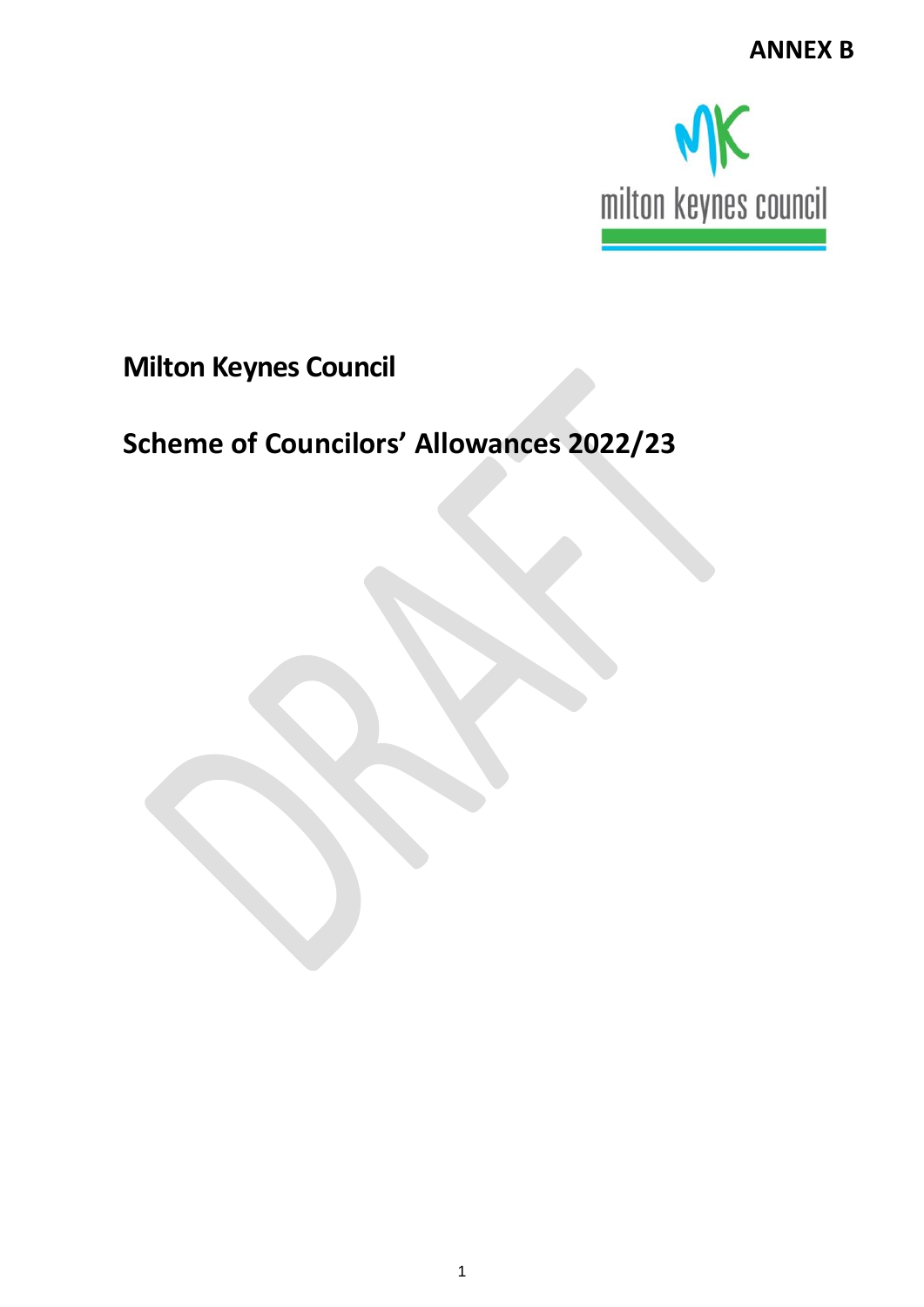#### **SCHEME OF COUNCILLORS' ALLOWANCES 2022-2023**

#### **1. General**

- 1.1 This Scheme is made under the terms of the Local Authorities (Members' Allowances) (England) Regulations 2003.
- 1.2 At the meeting of the Council on 19 January 2022 it was agreed that the Council would adopt this Scheme after taking into account the recommendations made by the Independent Remuneration Panel in 2021/22.
- 1.3 Milton Keynes Council currently has 57 councillors, who serve a 4 year term of office and all of whom are entitled to receive the allowances under this scheme.

#### **2. Basic Allowance**

- 2.1 All councillors to receive a Basic Allowance of £11,165 per annum. This is paid in 12 equal, monthly instalments.
- 2.2 If a councillor ceases to be a councillor before the end of his or her term of office, payment of the allowance ceases and a pro rata calculation is made to ensure that the councillor receives the right amount of allowance. If necessary, an adjustment for under or overpayment may have to be made to ensure that the correct final payment is made, and the Council reserves the right to recover any overpayments of Basic Allowance.
- 2.3 The Basic Allowance is intended to recognise the time commitment of all councillors, including such inevitable calls on their time as meetings with officers and constituents and attendance at political group meetings. It is also intended to cover incidental costs, such as the use of their homes for council business, telephone rental and broadband charges.
- 2.4 The Basic Allowance is subject to indexation equal to the percentage increase for staff from the previous financial year, from 1 April 2023 until the end of the financial year beginning 1 April 2025.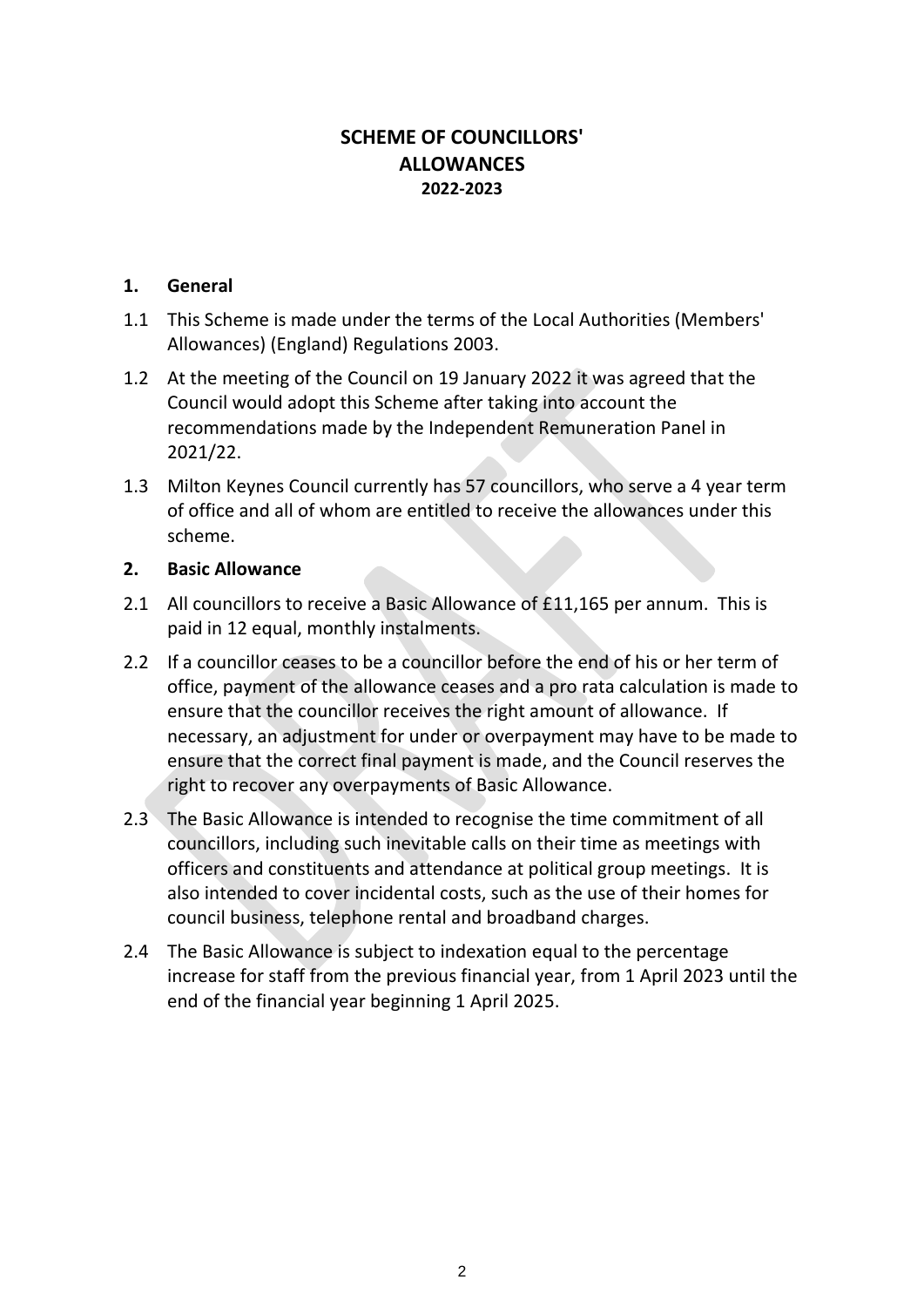#### **3. Special Responsibility Allowance**

- 3.1 The Council also pays Special Responsibility Allowances to those councillors it considers to have significant, additional responsibilities over and above the generally accepted duties of a councillor. These special responsibilities are related to the discharge of the Council's functions.
- 3.2 Milton Keynes Council currently pays Special Responsibility Allowances for the following roles at the rates stated:

| Leader of the Council                                 | £33,495 |
|-------------------------------------------------------|---------|
| Deputy Leader of the Council                          | £16,748 |
| <b>Main Opposition Group Leader</b>                   | £15,073 |
| Cabinet Member*1                                      | £11,723 |
| <b>Smaller Opposition Group Leader(s)</b>             | £8,374  |
| Chair of Scrutiny Management Committee                | £8,374  |
| Chair of Scrutiny Committee*2                         | £5,024  |
| Chairs of Task and Finish Groups* <sup>3</sup>        | £5,024  |
| Chair of Development Control Committee                | £8,374  |
| Chair of Licensing & Regulatory Committees (1 person) | £8,374  |
| <b>Chair of Audit Committee</b>                       | £5,024  |
| <b>Chair of Corporate Parenting Panel</b>             | £5,024  |
| <b>Chair of Standards Committee</b>                   | £3,340  |

#### Notes:

- \* <sup>1</sup> A maximum of 8 Cabinet members may be appointed in addition to the Leader and Deputy Leader
- \* <sup>2</sup> Budget and Resources Scrutiny Committee, Children and Young People Scrutiny Committee, Community and Housing Scrutiny Committee, Health and Adult Social Care Scrutiny Committee, Regeneration and Renewal Scrutiny Committee, and Strategic Placemaking Scrutiny Committee.
- \*<sup>3</sup> Payable pro rata depending on the length of time the Group is in place.
- 3.3 Special Responsibility Allowances are paid in 12 equal, monthly instalments.
- 3.4 In the event of a councillor ceasing to hold an office which entitled him or her to receive a Special Responsibility Allowance before the term of office is completed, payment of the Allowance ceases, and a calculation based on the number of days in the Council year concerned will be made to determine the entitlement. If necessary, an adjustment for under or overpayment may have to be made to ensure that the correct final payment is made, and the Council reserves the right to recover any overpayments of Special Responsibility Allowance.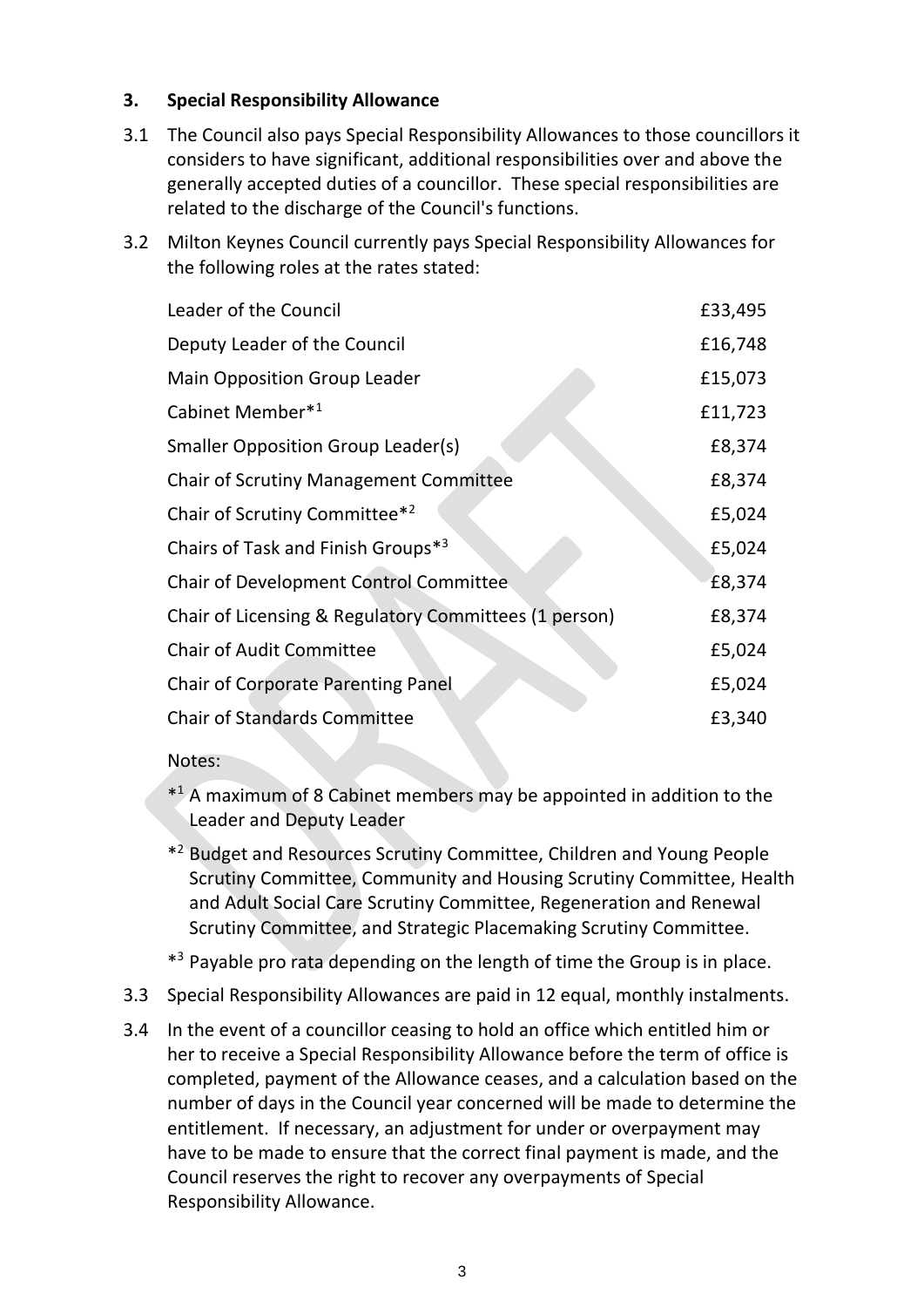- 3.5 Notwithstanding, any agreed Parental Leave Policy for Councillors, in the case of a councillor who is in receipt of a Special Responsibility Allowance being unable to carry out the duty for which the Allowance is payable for a period of three months or more, requiring the duty to be carried out by a specific councillor as deputy, the Council will consider the circumstances, with the option of ceasing the Special Responsibility Allowance payment to the councillor concerned, and making a retrospective payment to the deputising councillor for the whole of the three month period, and continuing until the original councillor is able to resume the duty concerned.
- 3.7 Under the terms of Milton Keynes Council's Scheme of Allowances no councillor is allowed to receive more than one Special Responsibility Allowance, even if they fulfil more than one role.
- 3.8 In the event of a councillor already in receipt of a Special Responsibility Allowance being appointed to an office with a different level of Special Responsibility Allowance, a calculation based on the number of days in the Council year concerned will be made to determine the entitlement. If necessary, an adjustment for under or overpayment may have to be made to ensure that the correct final payment is made, and the Council reserves the right to recover any overpayments of the Special Responsibility Allowance.

#### **4. Co-opted Members of Committees**

- 4.1 Persons co-opted to serve on Committees, Sub-Committees or Panels, and who have voting rights, shall receive an allowance of £640 calculated prorata to the term of co-option. This is to be paid in 12 equal, monthly instalments and will be liable for tax and National Insurance.
- 4.2 All co-optees are eligible for travel and subsistence allowances at the Councillors' rate when carrying out the duties for which they are co-opted.
- 4.3 If the co-opted person ceases to serve as a co-opted member before the end of his or her term of co-option, payment of the Allowance ceases, and a calculation based on the number of days in the Council year concerned will be made to determine the entitlement. If necessary, an adjustment for under or overpayment may have to be made to ensure that the correct final payment is made, and the Council reserves the right to recover any overpayments of this allowance.

#### **5. Civic Allowances**

- 5.1 The Mayor of Milton Keynes receives a civic allowance of £11,723 per annum, paid in 12 equal, monthly instalments.
- 5.2 The Deputy Mayor of Milton Keynes receives a civic allowance of 50% of the Mayor's allowance, i.e. £5,862 per annum, paid in 12 equal, monthly instalments.
- 5.3 Civic Allowances are liable for tax and National Insurance.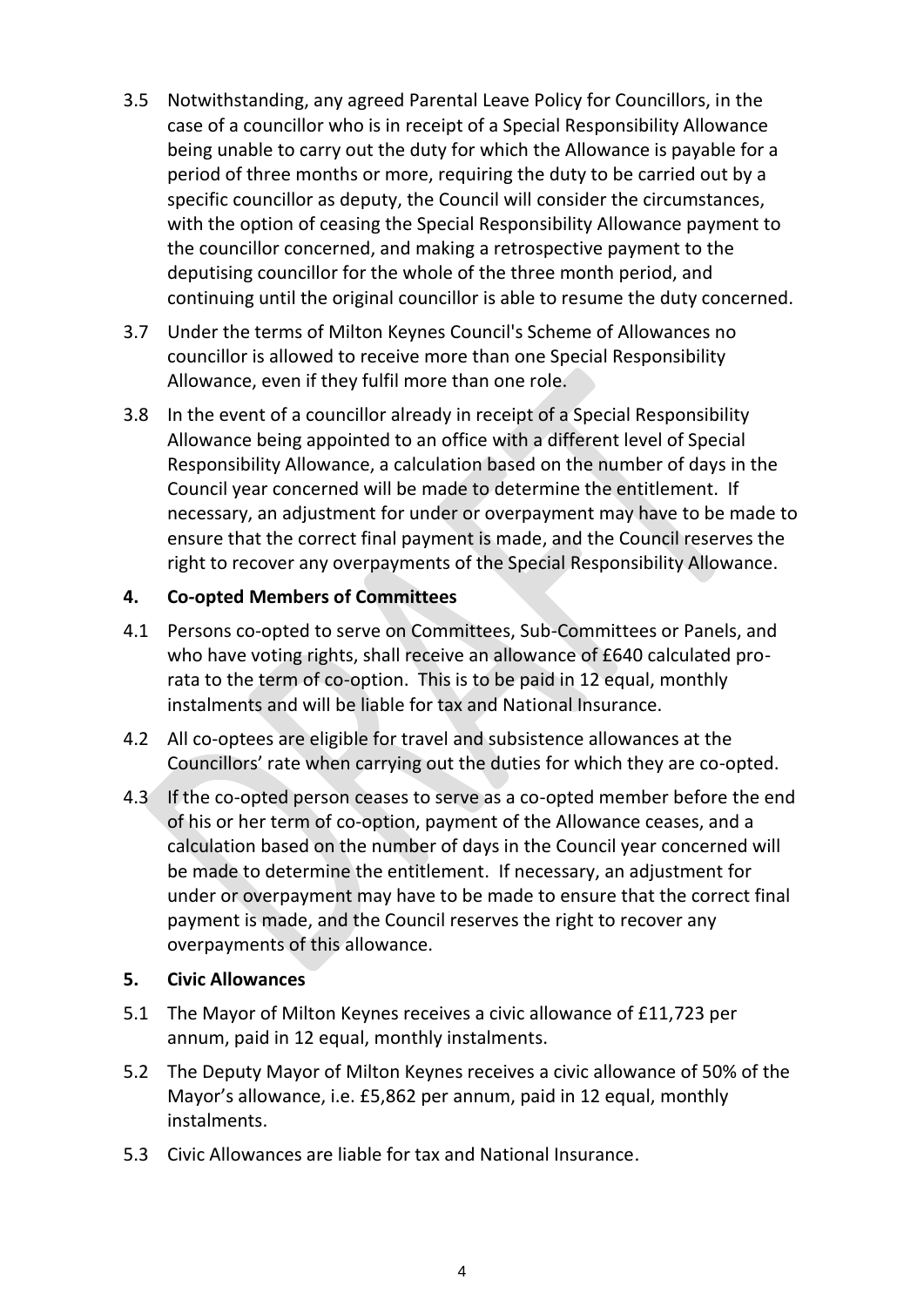5.4 In the event of a Mayor or Deputy Mayor ceasing to hold office before the term of office is completed, payment of the Allowance ceases, and a calculation based on the number of days in the Council year concerned will be made to determine the entitlement. If necessary, an adjustment for under or overpayment may have to be made to ensure that the correct final payment is made, and the Council reserves the right to recover any overpayments of the Civic Allowance.

#### **6. Child Care and Dependent Carers' Allowance**

- 6.1 All councillors and co-opted members of Council committees can claim, on production of appropriate receipts, the Child Care and Dependent Carers' Allowance.
- 6.2 Child Care:

The current Real Living Wage (as set by the Living Wage Foundation) of £9.90 per hour applies and will be up rated each November in line with the Living Wage Foundation's annual review.

6.3 Specialist Care:

Specialist care is reimbursed based on the actual costs incurred, subject to the production of receipts and medical evidence that this type of care is required. The allowance has no daily or monthly maximum claim when undertaking Approved Councillor Duties.

- 6.4 Claims for Child Care and Dependent Carers Allowance are inclusive of travel time associated with the Approved Duties.
- 6.5 Full details of the Dependent Carers' Allowance Scheme are listed in the Appendix of this Scheme.

#### **7. Travel and Subsistence**

7.1 Re-imbursement to councillors for travel and subsistence will be paid at the current rates agreed by the National Joint Council (NJC) for the reimbursement of Council officers, which are as HMRC (per mile) rates:

| $\bullet$ | Cars and vans   | 45p             |
|-----------|-----------------|-----------------|
| $\bullet$ | Motorcycles     | 24 <sub>p</sub> |
| $\bullet$ | <b>Bicycles</b> | 20 <sub>p</sub> |

- Electric vehicles **45p**
- 7.2 From 1 April, 2016 mileage claims are no longer liable for tax and National Insurance contributions.
- 7.3 Councillors will be reimbursed the full cost of travelling by the most appropriate means of transport at standard class rates whilst carrying out Approved Duties, provided a valid receipt (bus ticket etc), is produced to substantiate the claim.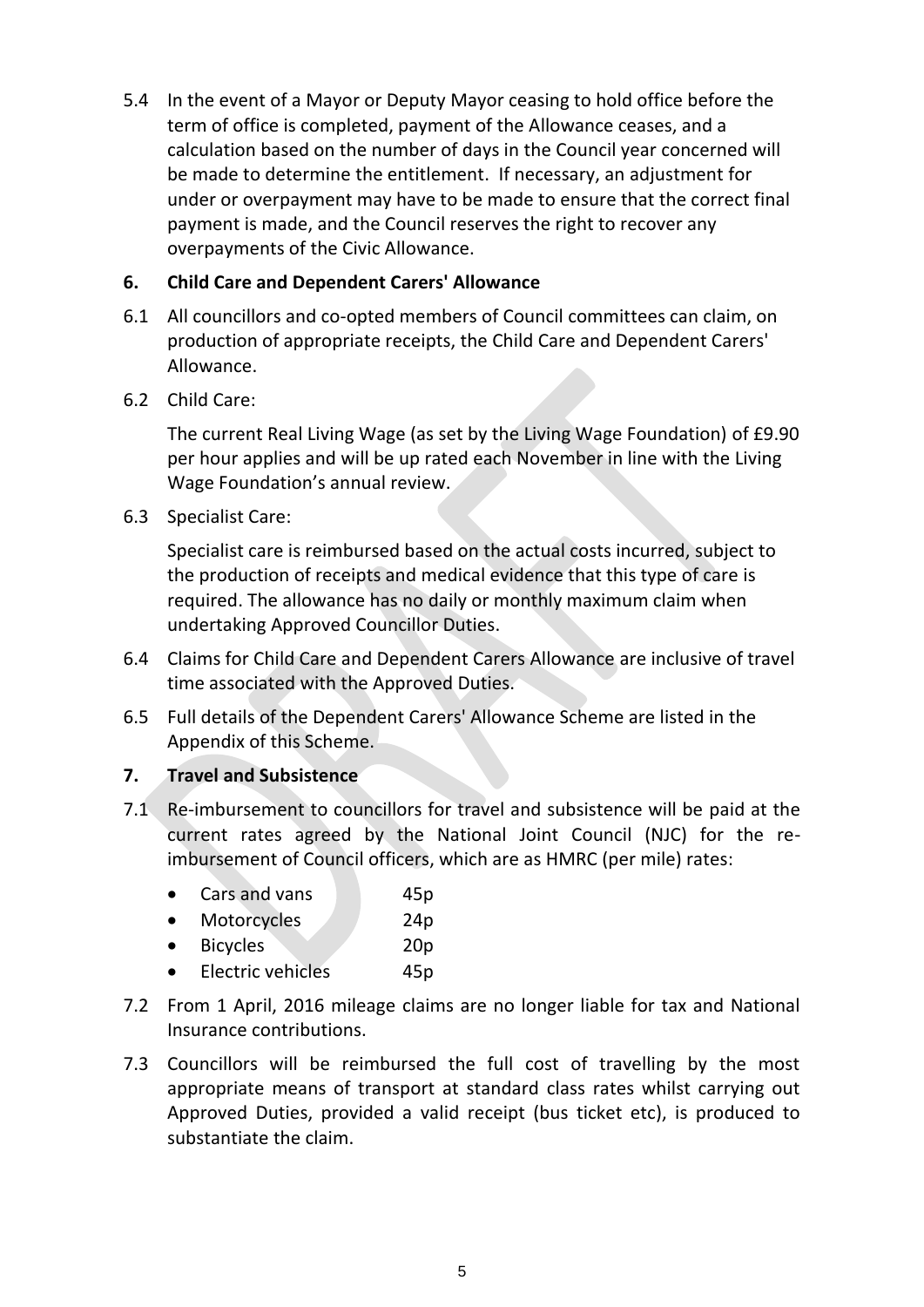7.4 All reasonable claims for subsistence expenses whilst carrying out Approved Duties will be paid provided they are supported by valid receipts. As there is no profit element in the payment of subsistence claims, this allowance is not subject to tax or National Insurance contributions.

#### **8. Claimable Allowances**

8.1 There is a 3 month time limit for submitting claims for the claimable allowances above i.e. Child Care and Dependent Carers' Allowance and Travel and Subsistence Allowances. Any claims made outside of this time limit will only be paid in exceptional circumstances with the approval of the Director Law and Governance and the Chief Internal Auditor.

#### **9. Pensions**

9.1 Councillors are no longer eligible to join the Local Government Pension Scheme.

#### **10. Dual Authority Roles**

10.1 Councillors cannot receive an allowance from more than one authority (e.g. Fire Authority) for the same duties.

#### **11. Forgoing Allowances**

11.1 A councillor may forgo all or part of any allowances to which he or she is entitled, provided he or she has given notice in writing to the Director Law and Governance.

#### **12. Approved Duties**

- 12.1 The list of "Approved Duties" under the regulations for which the Travel and Subsistence Allowance is payable is as follows:
	- a) a meeting of the Council;
	- b) a meeting of the Cabinet;
	- c) a meeting of a committee of the Cabinet;
	- d) a meeting of a committee or sub-committee of a committee of the Council where that councillor is a member of that committee, is substituting for a member of that committee or otherwise receives a specific invitation from the chair of that committee;
	- e) a meeting of Cabinet members with the Corporate Leadership Team;
	- f) a meeting with officer colleagues in relation to portfolio / corporate issues (to include Group Leaders, Cabinet members, Chairs, Vice-Chairs and opposition spokespersons) and Ward issues;
	- g) a meeting of some other body to which the Council makes appointments or nominations (i.e. Outside Bodies);
	- h) a meeting of a committee or sub-committee of a body to which the Council makes appointments or nominations;
	- i) a meeting of a local authority association of which the Council is a member (e.g. Local Government Association);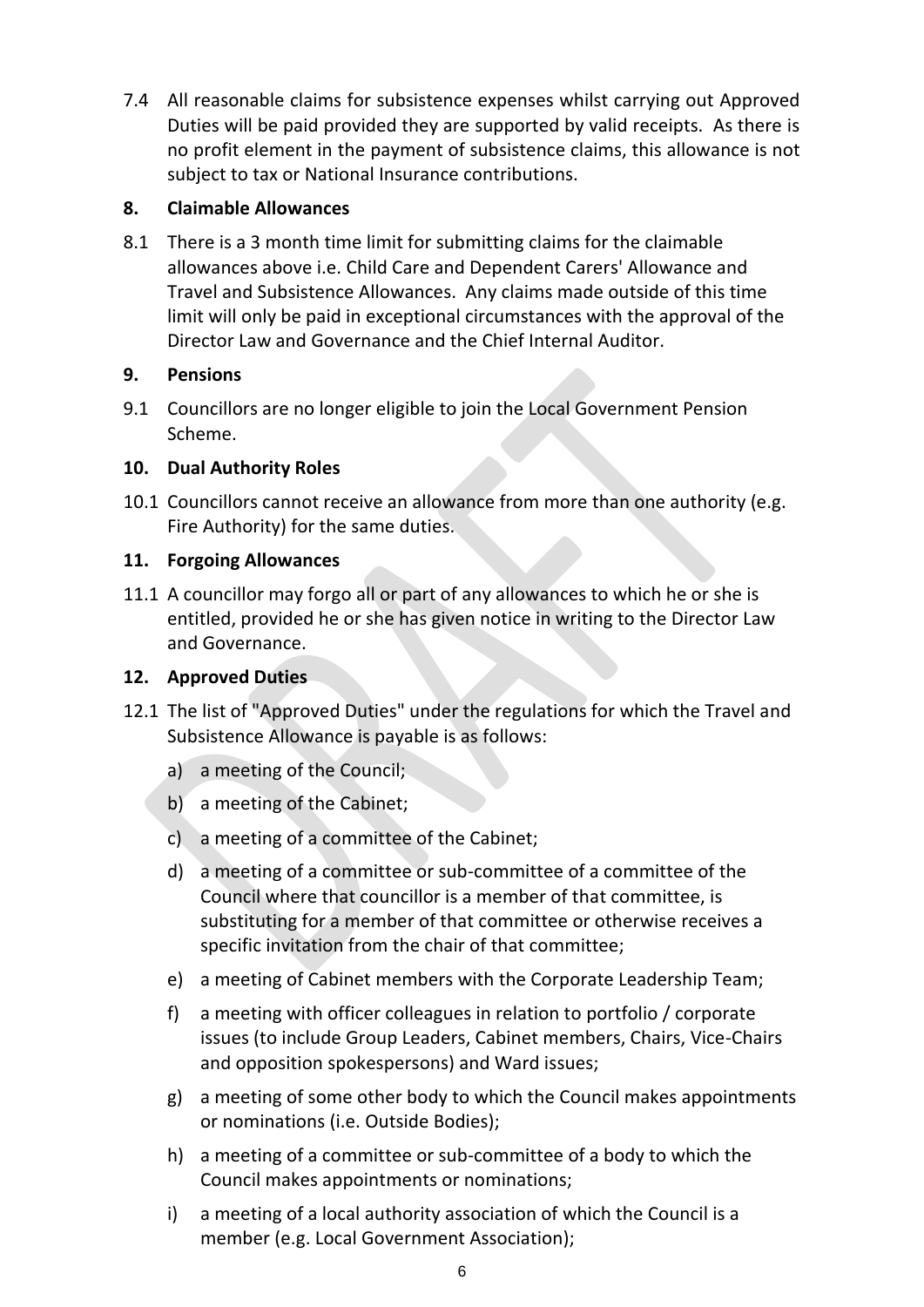- j) a meeting in the Councillor's Ward called by a Council Officer or Parish Council;
- k) duties undertaken on behalf of the Council in connection with the discharge of any function of the Council conferred by or under any enactment and empowering or requiring the authority to inspect or authorise the inspection of premises;
- l) duties undertaken on behalf of the Council in pursuance of any Procedure Rule requiring a councillor or councillors to be present while tender documents are opened;
- m) duties undertaken on behalf of the Council in connection with arrangements made by the Council for the attendance of pupils at a school approved for the purposes of Section 342 of the Education Act 1996;
- n) a meeting which has been:
	- i) both authorised by the Council, a committee, or a sub-committee of the Council and one or more other authorities, or a sub-committee of a joint committee, and
	- ii) to which representatives of more than one political group have been invited or to which two or more Councillors have been invited;
- o) a meeting of the Cabinet, committee of the Cabinet, committee of the Council, or sub-committee, at which a councillor, who is not appointed to that body:
	- i) attends to present an item which he/she has requested be included on the Agenda in his/her name;
	- ii) is required to attend to answer questions/give evidence; or
	- iii) attends to present a report on behalf of another body of the Council;
- p) attendance at conferences, seminars and other Councillor Development and training events as approved by the Council or the Service Director (Legal and Democratic Services);
- q) attendance at casework surgeries organised at advertised times and venues within the Councillor's own ward;
- r) any other duty approved by the Council in connection with discharging the duties of the authority or its committees or sub-committees.

#### **13. Indexing**

13.1 The Basic Allowance, Special Responsibility Allowances, Civic Allowances and Co-Optees Allowances are subject to indexation commensurate with the percentage increase in staff salaries from the previous financial year, from April 2023 for a period of up to three years.

#### **14. Duration**

14.1 The above Scheme of Allowances is operative from 1 April 2022 until 31 March 2023 or such other time as agreed by the Council.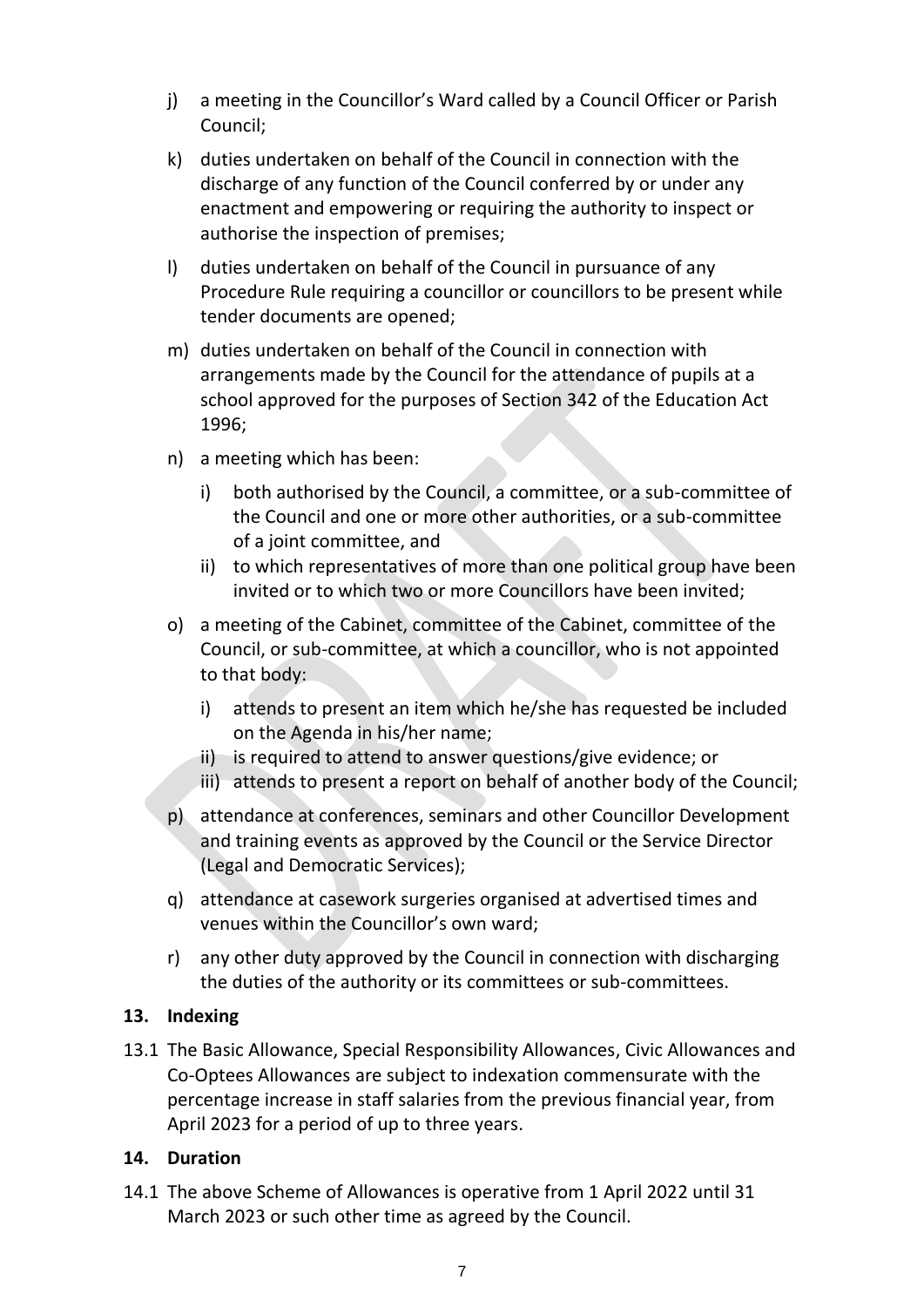### **Dependant Carer Allowance Scheme**

- 1. The Scheme is open to all elected councillors of Milton Keynes Council and co-opted members of Council committees.
- 2. The Scheme covers the care of dependants whether children, elderly people or people with disabilities for whom those listed in 1 above have responsibility.
- 3. The rate payable is as follows with no maximum time cap:
	- a) Childcare Real Living Wage
	- b) Specialist Care actual costs subject to medical evidence supporting the requirement for specialist care
- 4. The Scheme covers care provided for a councillor's/co-opted member's dependant(s) whilst they are carrying out any 'approved duties', including travel time, as set out in Section 12 of the Scheme of Councillors' Allowances.
- 5. Carers must be over the age of 16 and not be a member of the claimant's own household.
- 6. Where the provision is for childcare, it is recommended that a registered child-minder / nursery or an approved child carer is used. However, it is ultimately the parents' responsibility to make adequate provision for their childcare needs.
- 7. Claims should be made on the Councillor' Business Expense claim forms, supported by valid receipts. Co-opted members of committees should submit their receipts with a covering letter to the Head of Democratic Services, Milton Keynes Council, 1 Saxon Gate East, Milton Keynes, MK9 3EJ.
- 8. Receipts should contain the date the care was provided, length of time the care was provided, the 'approved duty' covered, the cost per hour and should be countersigned by both the carer and claimant. Claimants may wish to use the attached sample receipt as a standard format.
- 9. In accordance with paragraph 9 of the Council's Scheme of Councillors' Allowances claims for Dependent Carer Allowance payments should be submitted within 3 months of the event.